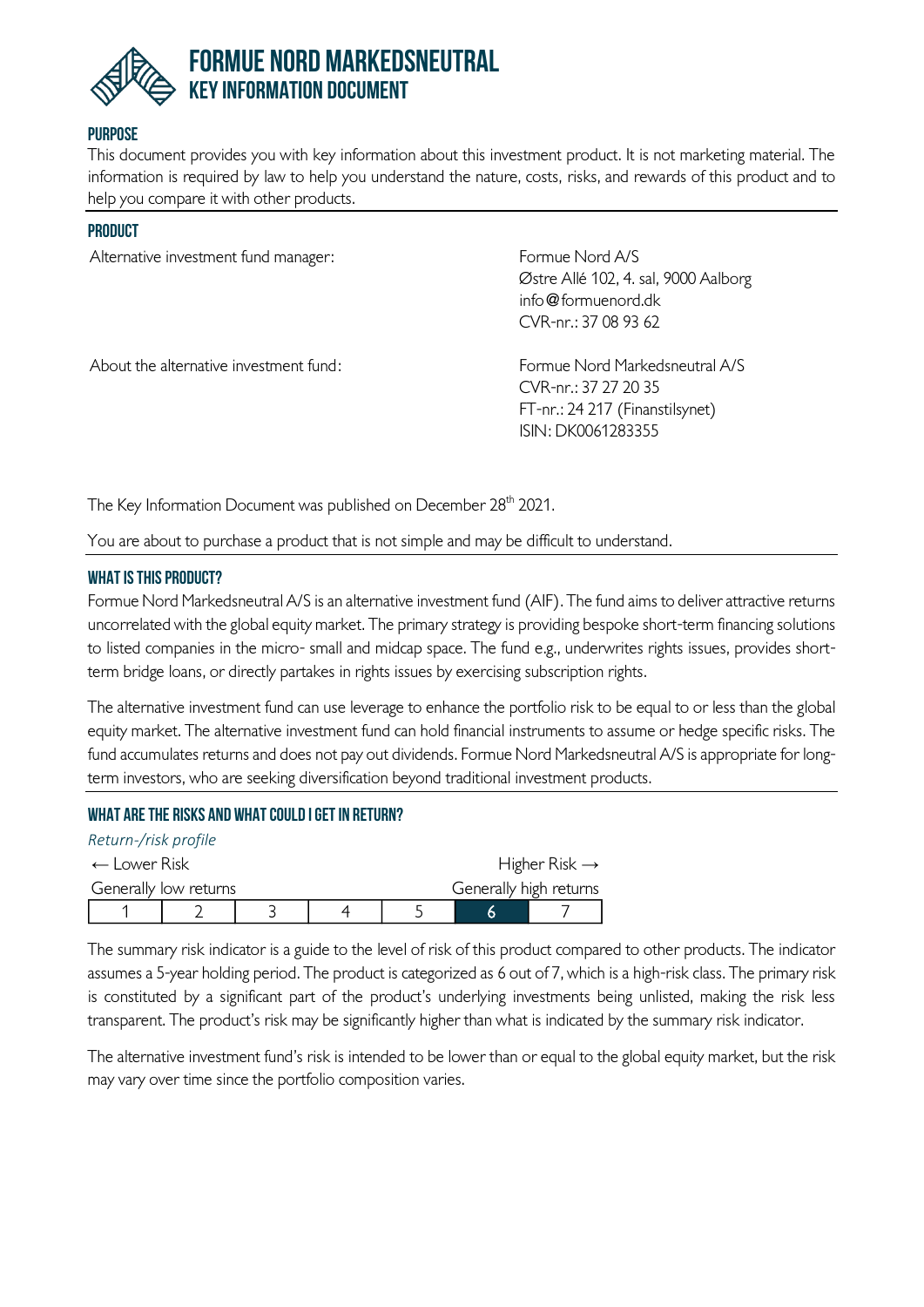

By investing an investor does not incur any financial obligation beyond the invested capital, but the investor may lose part of or the entirety of any invested capital.

Taxation in an investor's home country can impact the returns from any investment in the alternative investment fund. For more information hereon please contact your tax advisor.

| Performance Scenarios<br>Investment 1,000,000.00 DKK |                                 |               |               |                                            |
|------------------------------------------------------|---------------------------------|---------------|---------------|--------------------------------------------|
|                                                      |                                 | 1 year        | 3 years       | 5 years<br>(Recommended<br>holding period) |
| Stress scenario                                      | Value of investment after costs | 373.114 DKK   | 404.064 DKK   | 303.615 DKK                                |
|                                                      | Average return each year        | -62.69%       | $-26.07%$     | $-21,21%$                                  |
| Unfavourable scenario                                | Value of investment after costs | 899.985 DKK   | 944.656 DKK   | 1.028.514 DKK                              |
|                                                      | Average return each year        | $-10,00\%$    | $-1.88%$      | 0.56%                                      |
| Moderate scenario                                    | Value of investment after costs | 1.080.881 DKK | 1.292.486 DKK | 1.552.701 DKK                              |
|                                                      | Average return each year        | 8.09%         | 8.93%         | 9.20%                                      |
| Favourable scenario                                  | Value of investment after costs | 1.162.857 DKK | 1.466.397 DKK | 1.829.237 DKK                              |
|                                                      | Average return each year        | 16.29%        | 13.61%        | 12.84%                                     |

The table presents the potential return over the next 5 years, under differing scenarios, assuming you invest 1,000,000. DKK. The scenarios shown illustrate how your investment could perform. You can compare them with scenarios of other products. The scenarios presented are an estimate of future performance based on past performance. The stress-scenario shows potential returns under extreme circumstances. The estimates consider the product's costs aside from entry- and exit-costs.

## **What happens if Formue Nord A/Sis unable to pay out?**

There is no compensation or guarantee scheme in case of default of Formue Nord A/S, and the investor may suffer a loss if Formue Nord A/S should default. Formue Nord Markedsneutral A/S' assets are by law separated from Formue Nord A/S' assets and the assets of any other alternative investment fund managed by Formue Nord A/S. Formue Nord Markedsneutral A/S' assets are held with the fund's custodian, Danske Bank A/S, who also provides depositary services for the alternative investment fund's assets.

#### **What are the costs?**

Impact on return (RIY) shows the effect of the total costs you pay, for the return you may get from the investment. The total costs include one-off costs, recurring costs, and incidental costs. The presented monetary amounts are the product's cumulative costs for three differing holding periods. The monetary amounts are estimates and may change in the futures.

| Holding period:<br>Investment 1,000,000.00 DKK | Withdrawal after 1 year | Withdrawal after 3 years | Withdrawal after 5 years |
|------------------------------------------------|-------------------------|--------------------------|--------------------------|
| Total costs                                    | 50.259 DKK              | 136.561 DKK              | 229.925 DKK              |
| Impact on return (RIY) per year                | 5.03%                   | 4.36%                    | 4.23%                    |

The table below presents how the return you may get by the end of the holding period, is impacted each year by the distinct types of costs. Here it is seen that the investment product's costs stems largely from the performance fee. The performance fee entails that you pay higher costs when the investment product yields high returns, and that you pay lower fees if the investment product yields low returns.